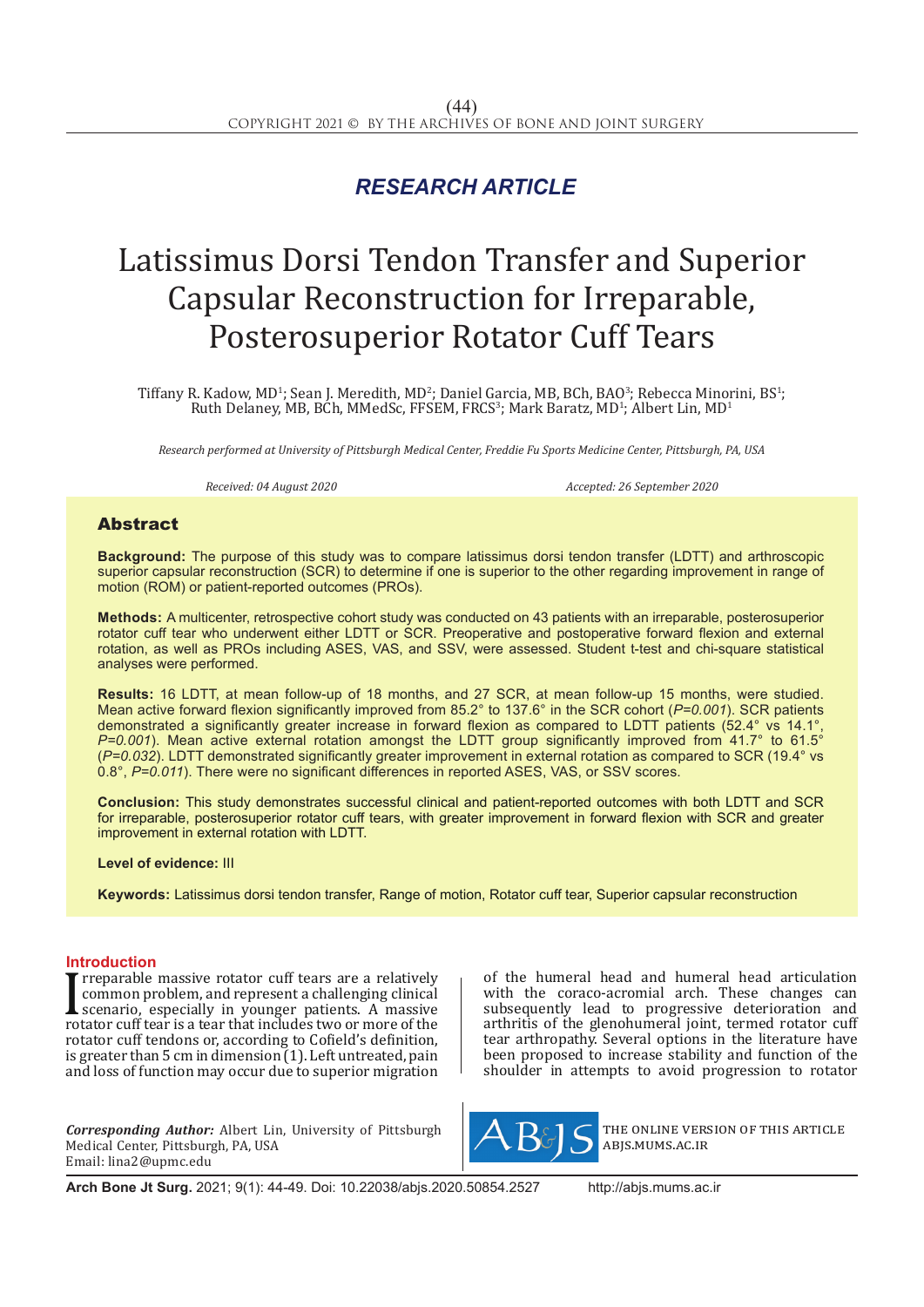cuff tear arthropathy. Two proposed treatments are the latissimus dorsi tendon transfer (LDTT) and superior capsular reconstruction (SCR).

Gerber et al. first introduced the LDTT in 1988 as a technique for posterosuperior cuff insufficiency in an attempt to restore the loss of function of the supraspinatus and infraspinatus (2, 3). Good clinical and functional results were observed for this procedure which were attributed to the conversion of the latissimus into an external rotator and humeral head stabilizer, thus allowing a fulcrum for abduction by the deltoid (2-4). Since its initial conception, long term durable results have been demonstrated (5). On the other hand, SCR is a newer technique recently described by Mihata based on the biomechanical role of the superior capsule (6-11). In a cadaveric model, reconstruction of the superior capsule alone restored biomechanical stability in shoulders with irreparable rotator cuff tears, allowing a functional fulcrum for range of motion. This resulted in decreased superior translation of the humeral head, decreased subacromial contact pressures, and decreased glenohumeral joint forces  $(1\bar{1})$ . These basic science observations appeared to correlate with successful clinical outcomes with the earliest study reporting significantly improved functional and radiographic outcomes in patients undergoing arthroscopic SCR with fascia lata autograft (12, 13). In the United States, a dermal allograft is used rather than fascia lata autograft to avoid donor site morbidity and good early results have been shown in the literature (14, 15) .

Recently, SCR has grown in popularity as a treatment for patients with massive irreparable rotator cuff tears, possibly related to a minimally invasive approach and a lower complication profile. LDTT on the other hand is a more established technique with longer-term follow up. While many small studies investigating these techniques exist, a comparison between the two has not been previously performed, to our knowledge. The purpose of this study was to compare short-term functional and patient-reported outcomes of LDTT and SCR in patients with irreparable, posterosuperior rotator cuff tears with minimal evidence of arthritis. The hypothesis was that both treatments would have similar outcomes regarding functional restoration and subjective outcomes.

#### **Materials and Methods**

A multicenter, retrospective cohort study was conducted on all patients with an irreparable, posterosuperior rotator cuff tear undergoing LDTT and SCR at two separate institutions. IRB approval (PRO16080001) was obtained. Between June 2013 and August 2017, 14 patients (16 shoulders) underwent LDTT, and 27 patients (27 shoulders) underwent SCR. The diagnosis of an irreparable rotator cuff tear was based on the history, physical examination, magnetic resonance imaging (MRI), and intraoperative findings. Eligible patients met the following inclusion criteria: progressive symptoms of pain and severe functional deficit in the shoulder, MRI proven posterosuperior rotator cuff tear with retraction of >3 cm and Goutallier

grade III or IV fatty infiltration, undergone either LDTT or SCR, and 6 month minimum follow-up (16). Patients were confirmed to have irreparable rotator cuff tears intraoperatively by the inability to repair the rotator cuff anatomically to the footprint. All patients had either undergone a previous unsuccessful rotator cuff repair or had a minimum of six months of conservative treatment. The exclusion criteria were: radiographic Hamada classification of grade 3 or higher, a history of fracture around the shoulder, clinical signs of shoulder instability, an irreparable subscapularis tear, active infection, lack of informed consent, inability to comply to postoperative restrictions, and less than 6 months of follow up (17).

#### *Surgical Technique*

LDTT was performed with an open approach with the patient in a lateral decubitus position. A posterior incision was made, the latissimus dorsi and teres major tendons were identified, and the latissimus dorsi tendon was released from its insertion on the humerus. After mobilization and taking care to protect its pedicle, the tendon was tunneled under the deltoid to the posterior greater tuberosity and stabilized with suture anchors.

SCR was performed using either a 3mm thick dermal allograft, Arthroflex (Arthrex, Naples, FL) (n=8), or a doubled porcine dermal xenograft, DX Matrix (Arthrex, Naples, FL) (n=19). Patients were placed in the beach chair position and underwent diagnostic arthroscopic evaluation of the shoulder to evaluate for arthritic changes and to confirm an irreparable posterosuperior rotator cuff tear. Subscapularis tendon repair was performed, if necessary, prior to proceeding with LDTT or SCR. After appropriate measurements were obtained to size and prepare the graft, the graft was then affixed to the glenoid medially with two SutureTak™ anchors (Arthrex, Naples, FL) using a double-pulley technique or 2.9mm knotless PushLock™ anchors (Arthrex, Naples, FL). After stabilizing the graft medially, a double row knotless technique using a SpeedBridge™ anchor system (Arthrex, Naples, FL) was utilized to secure the graft laterally onto the greater tuberosity footprint. Finally, the graft was sutured in a side-to-side technique to the teres minor or remaining infraspinatus, and any remaining medial rotator cuff tendon was secured to the glenoid suture anchors.

#### *Outcome measures*

Pre- and post-operative clinical, radiographic and functional data were collected retrospectively from the electronic medical record database. All patients underwent standardized clinical and functional outcome measures. Active range of movement was measured with a goniometer. Patient reported outcomes (PROs) were assessed using a subjective shoulder value (SSV), visual analog pain scale (VAS) at rest and during activities of daily living, and American Shoulder and Elbow Society (ASES) score. PROs were obtained either in the clinic or via phone call follow up. Statistical analysis was performed using a Student t-test for ordinal data and Chi-Square analysis for categorical data.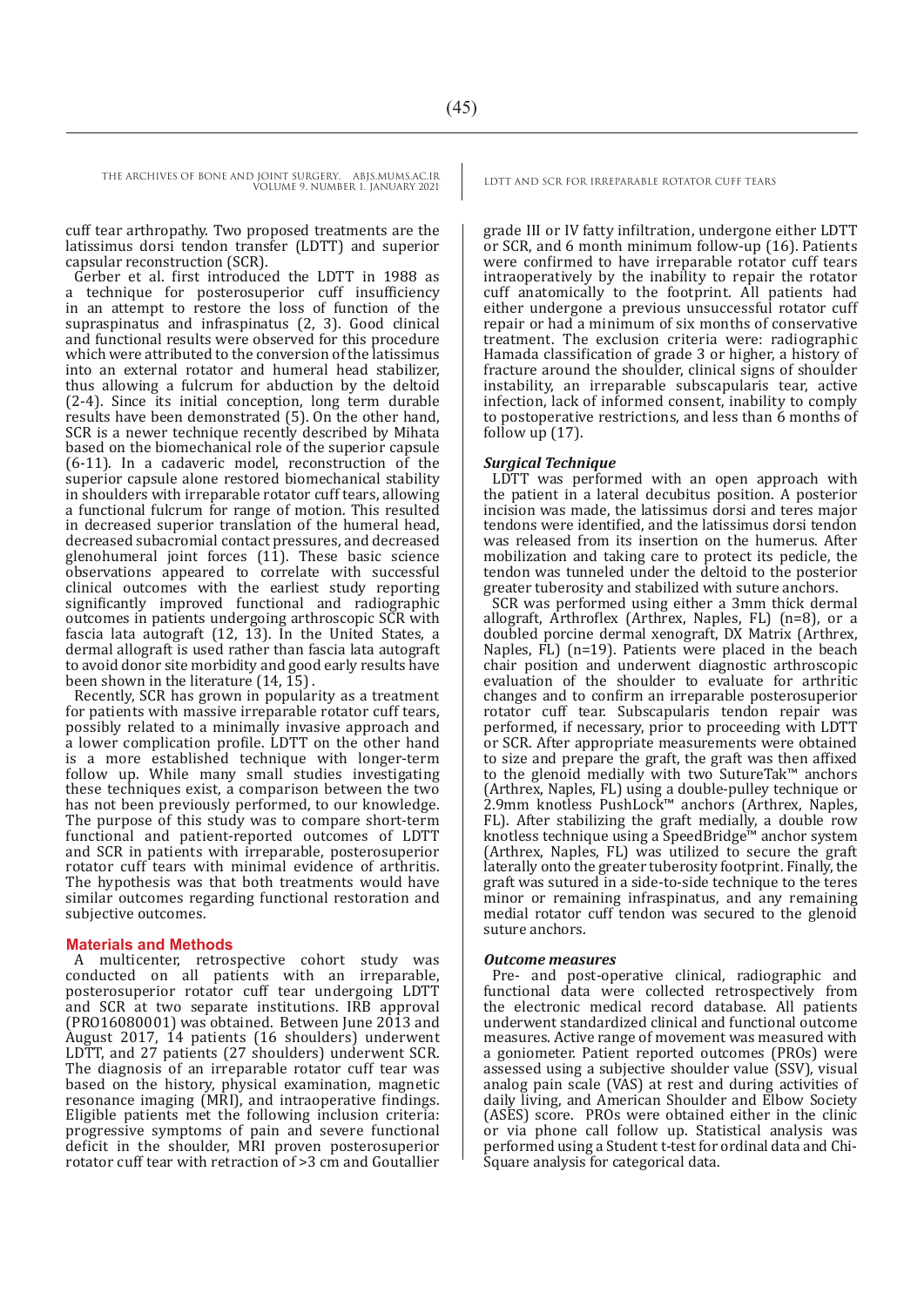#### **Results**

A total of 41 patients with 43 shoulders were identified and eligible for the study (LDTT: 14 patients (9 male and 5 female), 16 shoulders, and SCR: 27 patients (19 male and 8 female), 27 shoulders). Mean age was 60 years in both LDTT and SCR groups. Mean follow-up was 18 months in LDTT group and 15 months in SCR group. No demographic differences were noted between the two cohorts regarding gender, mean age, followup, and laterality [Table 1]. There were significantly more patients in the LDTT group that had undergone prior rotator cuff surgery as compared to SCR (9 vs 3, respectively, *P<0.005*). There were significantly more patients in the SCR group that had concurrent subscapularis tendon repairs as compared to the LDTT group (10 vs 0, respectively, *P<0.01*).

Among the SCR group, mean active forward flexion significantly improved from 85° to 138° (*P=0.001*) [Table 2]. Mean preoperative active forward flexion in the LDTT group improved from  $123^\circ$  to  $139^\circ$ , but did not reach statistical significance (*P=0.157*). SCR patients demonstrated a significantly greater increase in forward flexion as compared to LDTT patients  $(52^{\circ}$ vs 14°, *P=0.001*). Mean active external rotation amongst the LDTT group significantly improved from 42° to 62° (*P=0.032*). There was no significant difference in mean active external rotation in the SCR group (43° vs 44°, *P=0.868*). LDTT demonstrated significantly greater improvement in external rotation as compared to SCR (19° vs 1°, *P=0.011*).

At final follow-up, mean ASES score was 66 among LDTT patients as compared to 71 among SCR patients  $(P=0.569)$ . There was also no statistical difference in mean VAS between LDTT patients and SCR patients (1.8 vs 2.3, respectively, *P=0.645*). There was a trend toward higher SSV scores in SCR patients as compared to LDDT, but not statistically significant (73 vs 55, respectively, *P=0.087*).

No major complications were found in the SCR group.

| <b>Table 1. Patient demographics</b> |                 |            |                |  |
|--------------------------------------|-----------------|------------|----------------|--|
|                                      | <b>LDTT</b>     | <b>SCR</b> | <i>p</i> value |  |
| <b>Total patients</b>                | 14              | 27         |                |  |
| <b>Total shoulders</b>               | 16              | 27         |                |  |
| Gender                               |                 |            | $P = 0.75$     |  |
| Male                                 | 10 <sup>1</sup> | 19         |                |  |
| Female                               | 6               | 8          |                |  |
| Mean Age (years)                     | 59.9            | 60         | $P = 0.98$     |  |
| <b>Mean Follow Up (months)</b>       | 17.9            | 14.9       | $P = 0.53$     |  |
| Laterality                           |                 |            | $P = 0.25$     |  |
| Right                                | 12              | 17         |                |  |
| Left                                 | 4               | 10         |                |  |
| <b>Prior Surgery</b>                 | 9               | 3          | P < 0.005      |  |
| <b>Subscapularis Tear</b>            | O               | 10         | P < 0.01       |  |

| <b>Table 2. Changes in Range of Motion</b> |                 |                 |             |  |  |
|--------------------------------------------|-----------------|-----------------|-------------|--|--|
| Motion                                     | <b>LDTT</b>     | <b>SCR</b>      | P value     |  |  |
| Forward Flexion (degrees)                  |                 |                 |             |  |  |
| Preop                                      | $123.3^{\circ}$ | $85.2^\circ$    |             |  |  |
| Postop                                     | $139.4^{\circ}$ | $137.6^{\circ}$ |             |  |  |
| Mean Improvement                           | $14^\circ$      | $52.4^{\circ}$  | $P = 0.035$ |  |  |
| External Rotation (degrees)                |                 |                 |             |  |  |
| Preop                                      | $41.7^{\circ}$  | $43.4^{\circ}$  |             |  |  |
| Postop                                     | $61.5^\circ$    | $44.2^{\circ}$  |             |  |  |
| Mean Improvement                           | $19.4^{\circ}$  | $0.8^\circ$     | $P = 0.011$ |  |  |

One shoulder in the LDTT group experienced a deep infection requiring surgical debridement without taking the transfer down. 6 weeks of intravenous antibiotics were administered and the infection cleared.

#### **Discussion**

The major finding of this study was that both LDTT and SCR produce good, early clinical and patient-reported outcomes for irreparable, posterosuperior rotator cuff tears, but SCR results in better improvements in active forward flexion, and LDTT results in better improvement in active external rotation.

Limited surgical options exist for irreparable rotator cuff tears in young patients. LDTT is a well-established surgical procedure for this condition. This transfer provides a strong, vascularized tendon, which may close the cuff defect, act as a humeral head depressor, or improve function by restoring external rotation. The first reported study by Gerber et al. demonstrated good clinical results with improvement in age-adapted Constant scores in 16 patients with 33-month follow-up. (3) In 2006, similar results were published in 69 patients with an average follow up of 53 weeks (4). Gerber et al. subsequently published their long term follow up of 46 shoulders at 10 years, and reported statistically significant improvements in the SSV (29 preoperatively to 70 at final follow-up, *P<0.0001*), Constant score, pain scores, and functional outcomes including forward flexion (118 $\degree$  to 132 $\degree$ ), abduction (112 $\degree$  to 123 $\degree$ ), and external rotation (18° to 33°). We found comparable improvements in our cohort in improvements in forward flexion (123° to 139°) and external rotation (42° to 62°), although our cohort started with greater external rotation and thus reached greater final external rotation. Our study had slightly lower final SSV scores (mean 55), but our results are early, and patients may continue to improve subjectively at further followup. In addition, Gerber et al. found inferior results in patients with subscapularis insufficiency (5). Our LDTT group did not include any patients with subscapularis insufficiency as LDTT was not offered to patients with subscapularis tears because of this association with worse outcomes.

Recently, newer techniques for LDTT include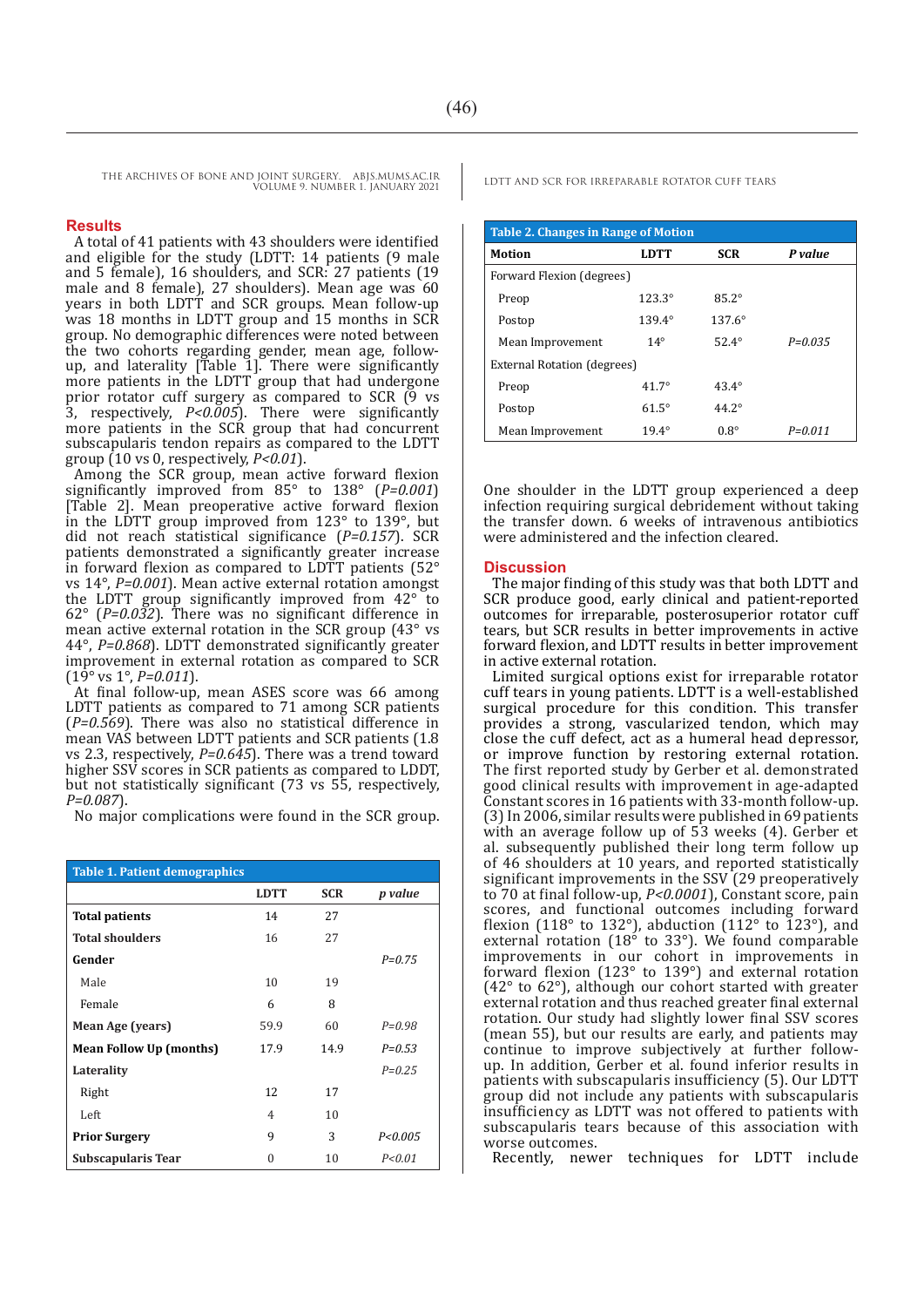arthroscopic assistance, which potentially minimizes the trauma to the overlying deltoid muscle (18-22). Grimberg et al. prospectively followed 55 patients with irreparable massive rotator cuff tears who underwent arthroscopic-assisted LDTT with a mean of 29 months (21). They reported an improvement in the SSV (26 to 71), Constant score, and pain scores, as well as improvement in active forward flexion (134° to 157°), abduction (67° to 93°), and external rotation (29 ° to 42°). Notably four patients had tendon rupture at 1 year. Kanatli et al. also presented 15 patients who underwent arthroscopic-assisted LDTT with a mean follow up of 26 months (22). They described an open harvest of the tendon through the posterior axillary fold, reinforced with a fascia lata augoraft, and fixated arthroscopically with suture anchors. These authors found improvements in University of California – Los Angeles (UCLA) shoulder score, Constant-Murley score, and VAS. Active ROM including forward flexion (58° to 130°), abduction (51° to 130°), and external rotation (13° to 32°) all improved significantly. They also noted a significant improvement in the acromiohumeral distance and no significant complications developed. Studies of both open and arthroscopic-assisted LDTT appear to be consistent with our findings regarding improved clinical and patient-reported outcomes following LDTT in this challenging population, and in particular, improvement in active external rotation.

Possibly as a result of a lower complication profile and a minimally invasive technique, SCR has gained significant popularity over the past several years. Biomechanical testing has demonstrated that loss of the superior capsule results in significant glenohumeral translation in all directions and increased subacromial contact pressures compared to those with an intact capsule (10). Reconstruction of the superior capsule can restore superior translation in cadaveric models, which allows the larger muscles surrounding the capsule and rotator cuff, such as the deltoid, to contribute to greater function from an improved fulcrum (11). Clinically, Mihata and colleagues reported 23 patients who underwent SCR with fascia lata autograft with 2-year follow up (13). They found improvement in the ASES score from 23.5 preoperatively to 92.9 postoperatively, as well as a significant improvement in muscle strength. Additionally, acromiohumeral distance improved by 4.1 mm after surgery with no cases of progression to osteoarthritis or rotator cuff muscle atrophy using sequential postoperative MRIs. More recently, use of human acellular dermal patch for SCR has been described in the literature and avoids donor-site morbidity (23, 24). Despite the popularity of using human acellular dermal patch, new biomechanical data appears to support the use of fascia lata allograft in terms of improved restoration of humeral translation, glenohumeral joint force, and subacromial contact pressure (25).

Denard et al. reported on 59 patients with a minimum of 1-year follow up who underwent SCR with dermal allograft for irreparable massive rotator cuff tear (15). Similarly, they noted improvement in forward flexion (130 $\degree$  to 158 $\degree$ ), improvement in external rotation (36 $\degree$ 

to 45°), improvement in SSV (35 to 76), as well as decreased VAS (5.8 to 1.7) and improved ASES (44 to 78) (P<0.001). Postoperative MRI in 20 patients showed only 9 of the 20 demonstrated complete healing. Eleven patients (18.6%) required revision procedures, including 7 reverse total shoulder arthroplasties. Pennington et al. reported on 88 shoulders treated with SCR using a dermal allograft with a minimum of 12 month follow up (14). They reported similar improvements in VAS and ASES scores at one-year, improved acromiohumeral interval, and increased strength and range of motion including forward flexion ( $120^\circ$  to  $160^\circ$ ) and abduction (103° to 159°). Similar results with SCR were seen in the present study regarding improvements in functional and subjective outcomes, and in particular, improvement in active forward elevation. This study showed comparable good improvement in forward flexion (85° to 137°), but starting from slightly lower preoperative forward flexion. Postoperative ASES score of 71 in the present study was also similar. Improvement in external rotation, as seen in the Denard et al. study, was not observed, but the other published series were also not able to show that improvement in external rotation (15).

While both LDTT and SCR have good support in the literature for the treatment of massive, irreparable posterosuperior rotator cuff tears in patients with minimal arthritis, the present study is, to our knowledge, the first to compare the two treatments. The two treatment groups in this study were similar in terms of gender, laterality, and age, but more patients had undergone prior rotator cuff surgery in the LDTT group, and more patients in the SCR had concomitant subscapularis tendon repairs. SCR resulted in significantly greater improvement in forward flexion as compared to LDTT ( $52^\circ$  vs  $14^\circ$ , P=0.001). It is important to recognize that LDTT patients started with a mean forward flexion of 123°, whereas SCR patients had mean 85° forward flexion. Nonetheless, the findings of our paper are consistent with those reported in the literature for both LDTT and SCR. Conversely, external rotation improved to a greater degree in the LDTT cohort, as compared to the SCR cohort  $(19° \text{ vs } 1°, P=0.011)$ . This could be expected as LDTT converts the latissimus to an external rotator, and SCR is intended to be a more static stabilizer of the humeral head.

Good postoperative PROs, including ASES, SSV, and VAS, were reported in both treatment cohorts, with no significant difference between groups. Additionally, there was a low complication rate. Only 1 out of 43 shoulders suffered from a major surgical complication; a deep infection after LDTT which required surgical debridement and long-term intravenous antibiotics.

This study has several weaknesses. Preoperative patient-reported outcomes were not collected, limiting the ability to note improvements in these scores over time in the two cohorts. We believe that all patients had similar poor preoperative measures given the inclusion criteria for the study including, failed prior surgery or failure of 6 months of conservative care, massive tear, Goutallier grade III or IV, and poor preoperative range of motion. The good postoperative patient-reported outcomes measures obtained were consistent with the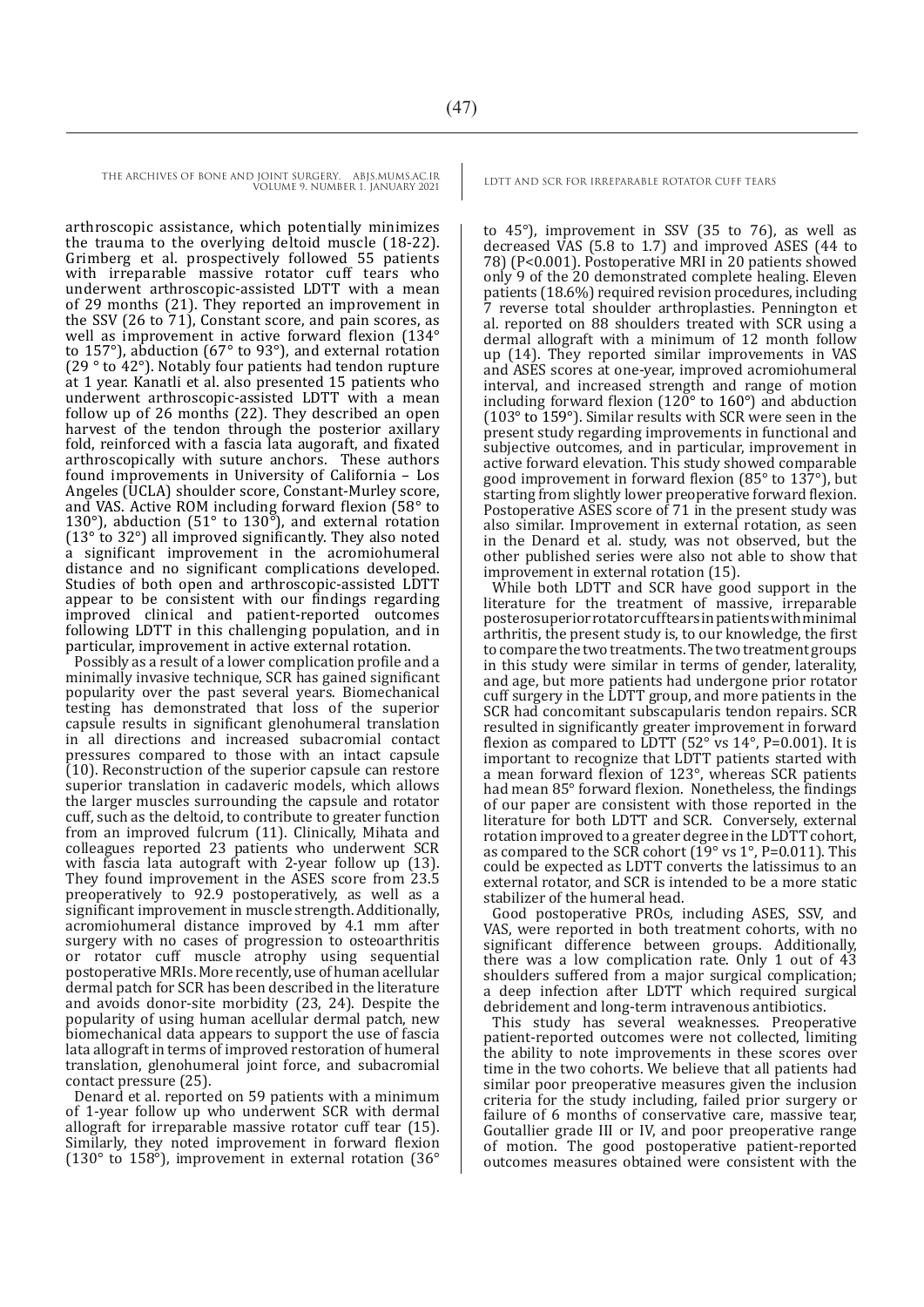literature. There were differences between groups with more subscapularis repairs in the SCR group, and more prior rotator cuff repair surgeries in the LDTT as was previously noted. Additionally, LDTT patients had greater preoperative forward flexion, thus statistically limiting their ability to improve as much as the SCR group. As long as the surgeon recognizes these preoperative differences, the results of this study, which show SCR improves forward flexion better and LDTT improves external rotation better, are important to consider when preoperatively counseling patients. Future randomized trials, specifying patients with similar preoperative measures in both cohorts, could more definitively define the treatment differences. Lastly, the follow up was short term with mean follow up of 18 months in the LDTT group and 15 months in the SCR group. This study reported early results and a reasonable time period to achieve substantial improvements. Further studies will be needed to determine long term comparative outcomes.

Although both SCR and LDTT demonstrated successful clinical and patient-reported outcomes for irreparable, posterosuperior rotator cuff tears, SCR provided greater improvement in forward flexion and LDTT provided greater improvement in external rotation. These findings can be used to guide treatment based on preoperative range of motion and postoperative goals or expectations. Further studies with larger cohorts in a randomized fashion will be necessary to clarify if one technique is truly superior to the other, or whether one treatment may be more optimal in certain circumstances.

*Disclosure:*  $\tilde{S}$ [M: American Orthopaedic Society for Sports Medicine – board or committee member

RD: Arthrex, Inc: Other financial or material support, Electramed Ltd. (Wright Medical distributor): Other financial or material support, Irish Shoulder and Elbow Society: Board or committee member, Lynch Medical Supplies Ltd. (Arthrex distributor): Other financial or material support, Société Européenne pour la Chirurgie

de l'Epaule et du Coude (SECEC): Board or committee member.

MB: American Association for Hand Surgery: Board or committee member, American Society for Surgery of the Hand: Board or committee member, Elsevier: Publishing royalties, financial or material support, HAND: Editorial or governing board, Integra: IP royalties; Paid presenter or speaker Journal of Bone and Joint Surgery - American: Editorial or governing board, Journal of Hand Surgery American: Editorial or governing board, Journal of Shoulder and Elbow Surgery: Editorial or governing board, Ruth Jackson Orthopaedic Society: Board or committee member

AL: Arthrex, Inc: Paid consultant, Wright Medical: Paid consultant, American Academy of Orthopaedic Surgeons: Board or committee member, American Shoulder and Elbow Surgeons: Board or committee member, Annals in Joint: Editorial or governing board, Frontiers in Orthopaedic Surgery: Editorial or governing board, Knee Surgery, Sports Traumatology, Arthroscopy: Editorial or governing board

*Funding:* No funding was provided for this study.

Tiffany R. Kadow MD<sup>1</sup> Sean J. Meredith MD<sup>2</sup> Daniel Garcia MB BCh BAO<sup>3</sup> Rebecca Minorini BS<sup>1</sup> Ruth Delaney MB BCh MMedSc FFSEM FRCS<sup>3</sup> Mark Baratz MD<sup>1</sup> Albert Lin MD<sup>1</sup> 1 University of Pittsburgh Medical Center, Pittsburgh, PA, USA 2 University of Maryland School of Medicine, Baltimore, MD, USA

3 Dublin Shoulder Institute, Santry, Ireland

**References**

- 1. DeOrio JK, Cofield RH. Results of a second attempt at surgical repair of a failed initial rotator-cuff repair. The Journal of bone and joint surgery American volume. 1984;66(4):563-7.
- 2. Gerber C, Vinh TS, Hertel R, Hess CW. Latissimus dorsi transfer for the treatment of massive tears of the rotator cuff. A preliminary report. Clin Orthop Relat Res. 1988(232):51-61.
- 3. Gerber C. Latissimus dorsi transfer for the treatment of irreparable tears of the rotator cuff. Clin Orthop Relat Res. 1992(275):152-60.
- 4. Gerber C, Maquieira G, Espinosa N. Latissimus dorsi transfer for the treatment of irreparable rotator cuff tears. The Journal of bone and joint surgery American volume. 2006;88(1):113-20.
- 5. Gerber C, Rahm SA, Catanzaro S, Farshad M, Moor BK. Latissimus dorsi tendon transfer for treatment of

irreparable posterosuperior rotator cuff tears: longterm results at a minimum follow-up of ten years. The Journal of bone and joint surgery American volume. 2013;95(21):1920-6.

- 6. Alberta FG, Elattrache NS, Mihata T, McGarry MH, Tibone JE, Lee TQ. Arthroscopic anteroinferior suture plication resulting in decreased glenohumeral translation and external rotation. Study of a cadaver model. The Journal of bone and joint surgery American volume. 2006;88(1):179-87.
- 7. Mihata T, Lee Y, McGarry MH, Abe M, Lee TQ. Excessive humeral external rotation results in increased shoulder laxity. Am J Sports Med. 2004;32(5):1278-85.
- 8. Panossian VR, Mihata T, Tibone JE, Fitzpatrick MJ, McGarry MH, Lee TQ. Biomechanical analysis of isolated type II SLAP lesions and repair. J Shoulder Elbow Surg. 2005;14(5):529-34.